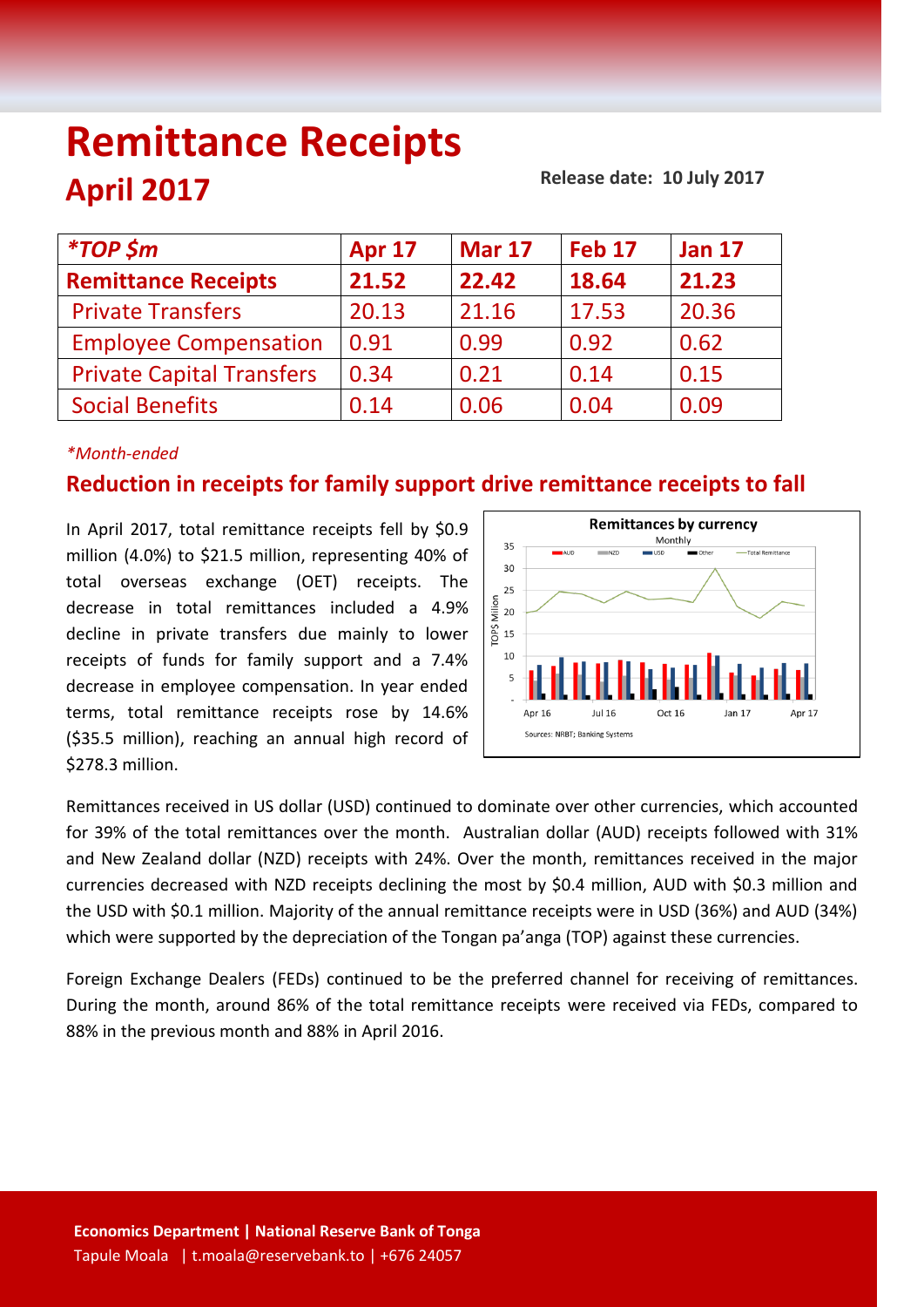#### **Private Transfers**

Private transfers, which are mostly receipts for family support and gifts, hold the largest component of total receipts, representing 94% of the total remittance receipts and 37% of the total OET receipts. Private transfers fell by \$1.0 million (4.9%) supported by lower receipts of family support from friends and families abroad. Family support receipts via FEDs in NZD and AUD fell by \$0.4 million each and the USD receipts also decreased by \$0.3 million. In year ended terms, private transfers increased by \$35.5 million (16.0%) to \$257.2 million largely due to higher receipts for family support.



#### **Employee Compensation<sup>1</sup>**

Employee compensation fell by \$0.07 million (7.4%) over the month and accounted for around 4% of the total remittances receipts. Both receipts from the Recognised Seasonal Employer (RSE) Scheme workers and other wages & salaries fell over the month by \$0.05 million and \$0.02 million respectively. For the 12 months period to April 2017, around 62% (\$10.3 million) of the total compensation of employees was for other wages and salaries whereas the remaining 38% were from RSE workers.

#### **Private capital transfers & Social benefits**

Private transfers for capital expenditures, pensions and other social benefits received by individuals accounted for only 2% of the total remittance receipts. There were higher receipts by households for house construction and renovation related activities compared to the previous month, which resulted in a \$0.1 million (64.1%) increase in private transfers for capital expenditures. Social benefits also rose by \$0.07 million (118.7%) over the month. Over the year, private capital transfers rose by \$1.6 million (90.5%) whereas social benefits fell by \$0.9 million (45.8%).

#### **Outlook**

 $\overline{a}$ 

Remittance receipts are anticipated to remain at high levels in the upcoming months as annual events such as the children's White Sunday, Mother's Day, Father's Day, church conferences and Heilala festivities approaches. The Reserve Bank will continue to closely monitor the remittance receipts given it is the largest source of foreign exchange inflow for the economy.

 $^1$  Employee compensation is the sum of wages and salaries from the Recognised Seasonal Employer (RSE) program, Tongan residents working short term overseas, and resident employees serving foreign organizations.